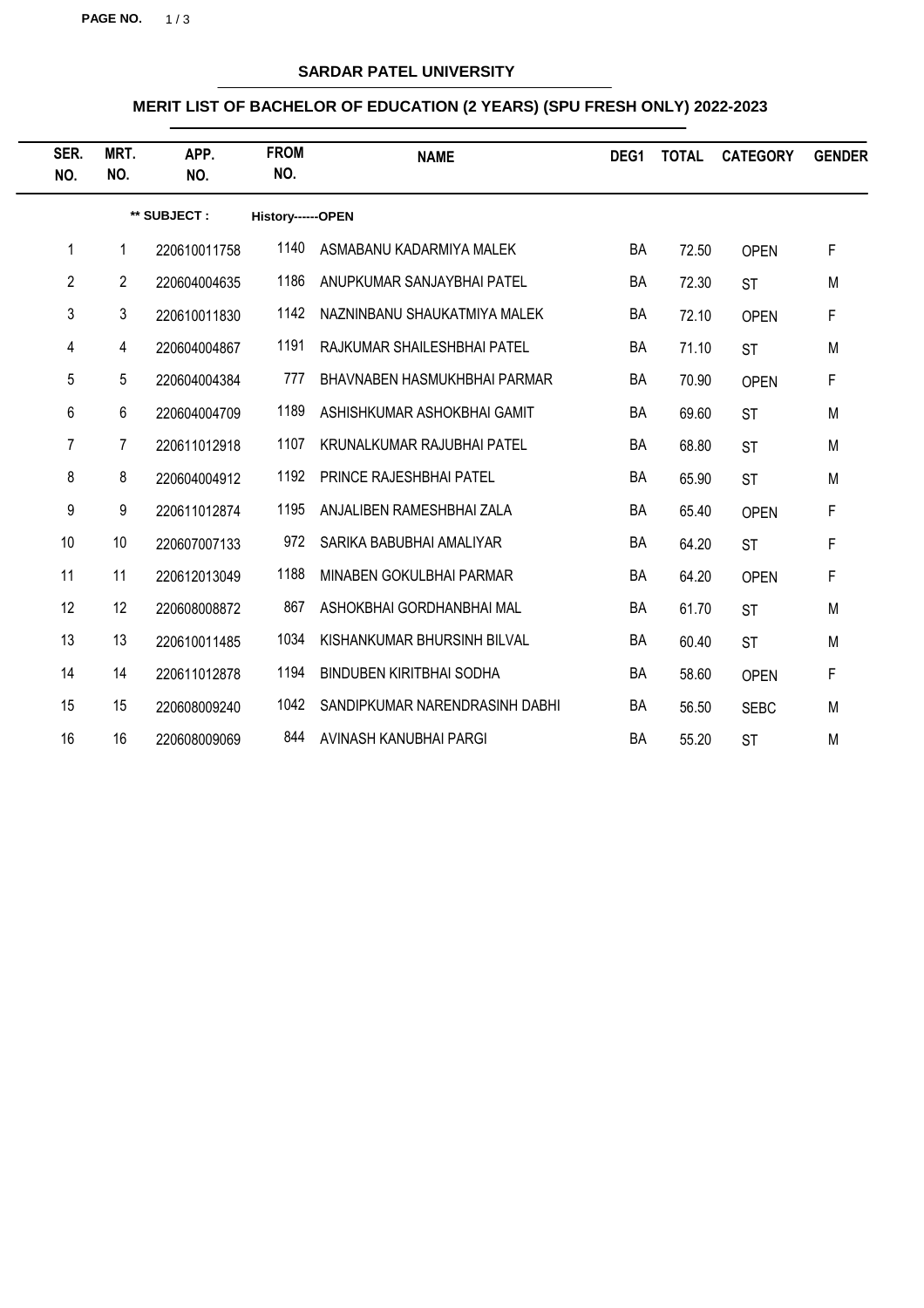**PAGE NO.** 2 / 3

# **SARDAR PATEL UNIVERSITY**

## **MERIT LIST OF BACHELOR OF EDUCATION (2 YEARS) (SPU FRESH ONLY) 2022-2023**

| SER.<br>NO.     | MRT.<br>NO. | APP.<br>NO.  | <b>FROM</b><br>NO. | <b>NAME</b>                 | DEG <sub>1</sub> | <b>TOTAL</b> | <b>CATEGORY</b> | <b>GENDER</b> |
|-----------------|-------------|--------------|--------------------|-----------------------------|------------------|--------------|-----------------|---------------|
|                 |             | ** SUBJECT : | History------ST    |                             |                  |              |                 |               |
| $\mathbf 1$     | 2           | 220604004635 | 1186               | ANUPKUMAR SANJAYBHAI PATEL  | BA               | 72.30        | <b>ST</b>       | M             |
| 2               | 4           | 220604004867 | 1191               | RAJKUMAR SHAILESHBHAI PATEL | BA               | 71.10        | <b>ST</b>       | M             |
| 3               | 6           | 220604004709 | 1189               | ASHISHKUMAR ASHOKBHAI GAMIT | BA               | 69.60        | <b>ST</b>       | M             |
| 4               | 7           | 220611012918 | 1107               | KRUNALKUMAR RAJUBHAI PATEL  | BA               | 68.80        | <b>ST</b>       | M             |
| $5\overline{)}$ | 8           | 220604004912 | 1192               | PRINCE RAJESHBHAI PATEL     | BA               | 65.90        | <b>ST</b>       | M             |
| 6               | 10          | 220607007133 | 972                | SARIKA BABUBHAI AMALIYAR    | BA               | 64.20        | <b>ST</b>       | F             |
| $\overline{7}$  | 12          | 220608008872 | 867                | ASHOKBHAI GORDHANBHAI MAL   | BA               | 61.70        | <b>ST</b>       | M             |
| 8               | 13          | 220610011485 | 1034               | KISHANKUMAR BHURSINH BILVAL | BA               | 60.40        | <b>ST</b>       | M             |
| 9               | 16          | 220608009069 | 844                | AVINASH KANUBHAI PARGI      | BA               | 55.20        | <b>ST</b>       | M             |